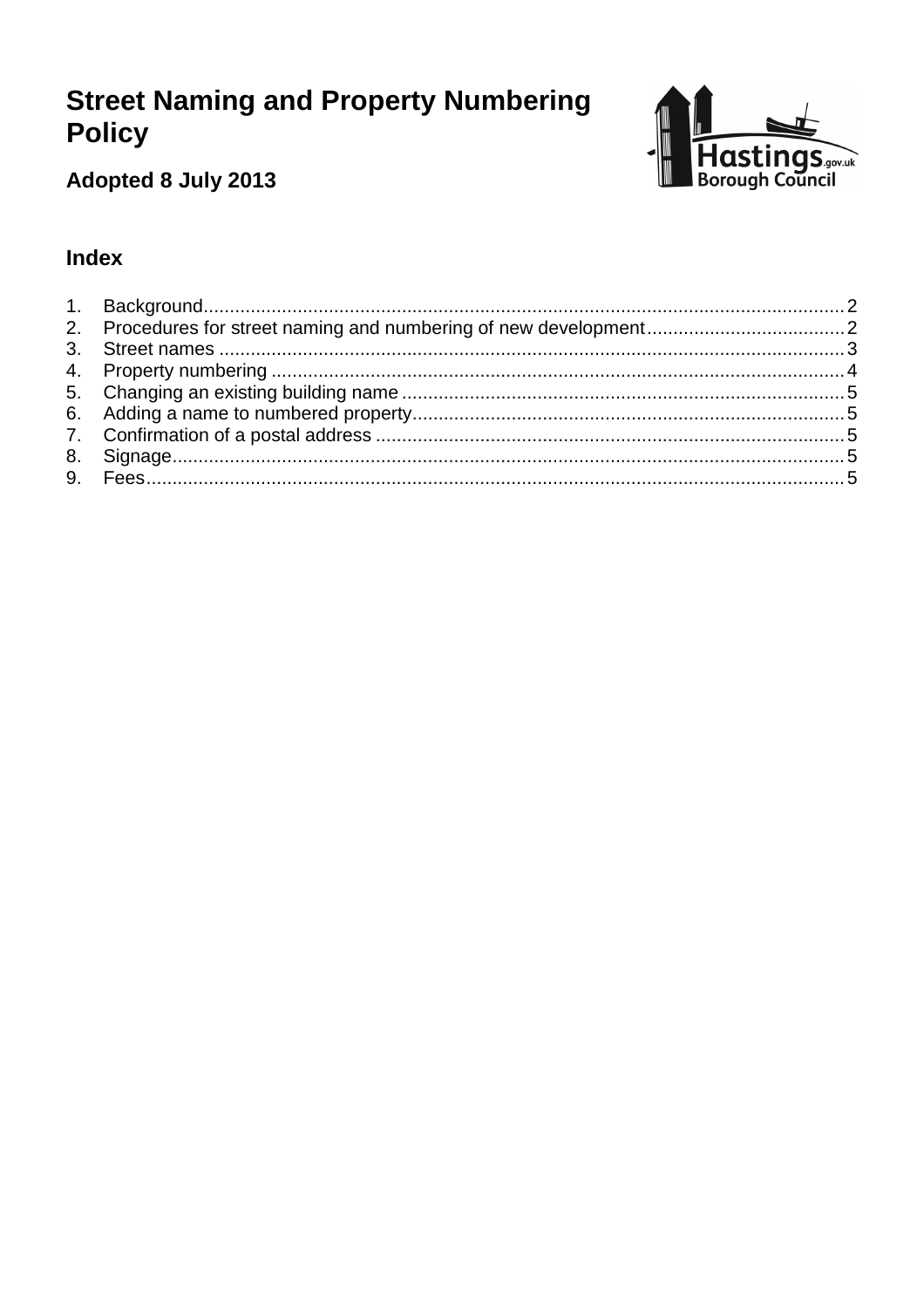# **1. Background**

- 1.1. The purpose of this document is to set down the policy for the allocation of new street names, naming and numbering of properties within streets and changes to property names.
- 1.2. Hastings Borough Council has a statutory duty to ensure that all Streets are named and properties numbered, in accordance with the following Acts:
	- Towns Improvement Clauses Act 1847 (sections 64 and 65) (for numbering of properties and Street naming).
	- Section 21 of the Public Health Act Amendment Act 1907 (for alteration of names of Streets).
	- Public Health Act 1925 (sections 17 to 19) (for notification of Street Names and name plates).
- 1.3. All types of developments will be subject to the formal process even if the statute does not mention a particular type of property, for example internal numbering of a sub divided building. This applies to all residential, commercial and industrial properties.
- 1.4. Maintaining a comprehensive and high standard for naming Streets and numbering or naming of properties is essential as it facilitates:
	- Emergency services finding a property,
	- Consistency of property based information across local government and within the user community,
	- Reliable delivery of services and products,
	- Visitors finding where they want to go.

#### **2. Procedures for street naming and numbering of new development**

- 2.1. Anyone responsible for building developments which give rise to new addressable objects must liaise with the Council to determine whether any new Street Names and / or property numbering or naming schemes are required. This should be done as soon as possible after the necessary planning and building regulation approvals are obtained. Property owners who require SNN changes for splits/mergers or other reasons should also refer to the Council.
- 2.2. All requests for SNN for new developments or redevelopment, name changes and confirmations of postal address must be submitted to the Council, preferably electronically, with:
	- A completed Street Naming and Numbering form available from our website, hastings.gov.uk,
	- A location plan clearly identifying the property or new scheme in relation to any existing Streets or means of access,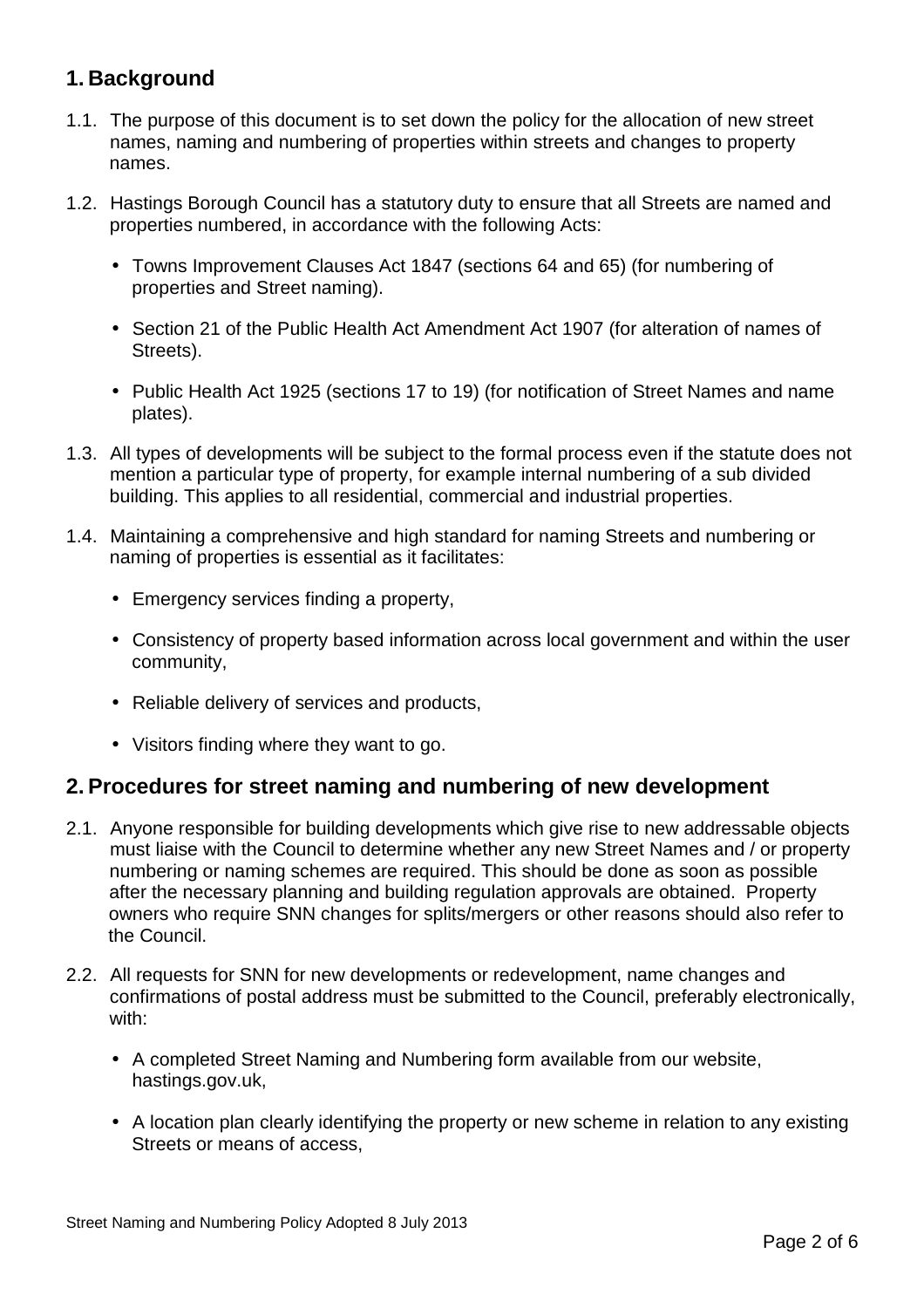- A detailed plan of new development clearly marked with the plot numbers of the proposed scheme,
- An internal layout plan for developments which are subdivided at unit or floor level, for example, a block of flats or commercial, industrial units. The main entrance to each block must be clearly marked,
- The appropriate fee for the administration work involved in notification of new street naming and numbering.
- 2.3. When naming a new street, developers may under the legislation make suggestions for new street names which fit criteria detailed in section 3. It is wise to make more than one suggestion.
- 2.4. The SNN department will consult with the appropriate ward members and the lead member for Regeneration. Proposed street names can only be rejected if they do not meet the criteria specified in section 3.1 or do meet criteria detailed in section 3.2 of this policy and for no other reason.
- 2.5. If following consultation, it is considered that a suitable name has not been put forward because it does not fit the criteria specified in this policy, a notice of rejection will be served on the applicant and a suitable name will be proposed as agreed by the lead member for Regeneration in consultation with the appropriate ward councillors.
- 2.6. The applicant may appeal to a petty sessional Court against the notice of objection within 21 days of it being served.
- 2.7. If no appeal is received, the alternative proposed name will be adopted.

#### **3. Street names**

- 3.1. When adopting a new Street Name, the Council will give preference to options that fit the following criteria:
	- Names that relate to the historic use of the site.
	- Names that relate to specific named or locally understood geographic or natural features in relation to the site.
	- The use of the names of deceased people who have an historic or important connection to the town. Approval from living family members will be sought from those recently deceased.
	- The use of national or local historic figures or events. (note that the use of a name with Royal connotations such as any reference to the Royal family or the use of the word Royal will require consent of the Lord Chamberlain's office).
	- Names suggested on the approved list available on our website.
- 3.2. When adopting a new Street Name, the Council will not approve options that fit the following criteria:
	- Names that duplicate existing names within the town for example Hastings Way, Hastings Lane, Hastings Crescent, etc as Hastings Road already exists.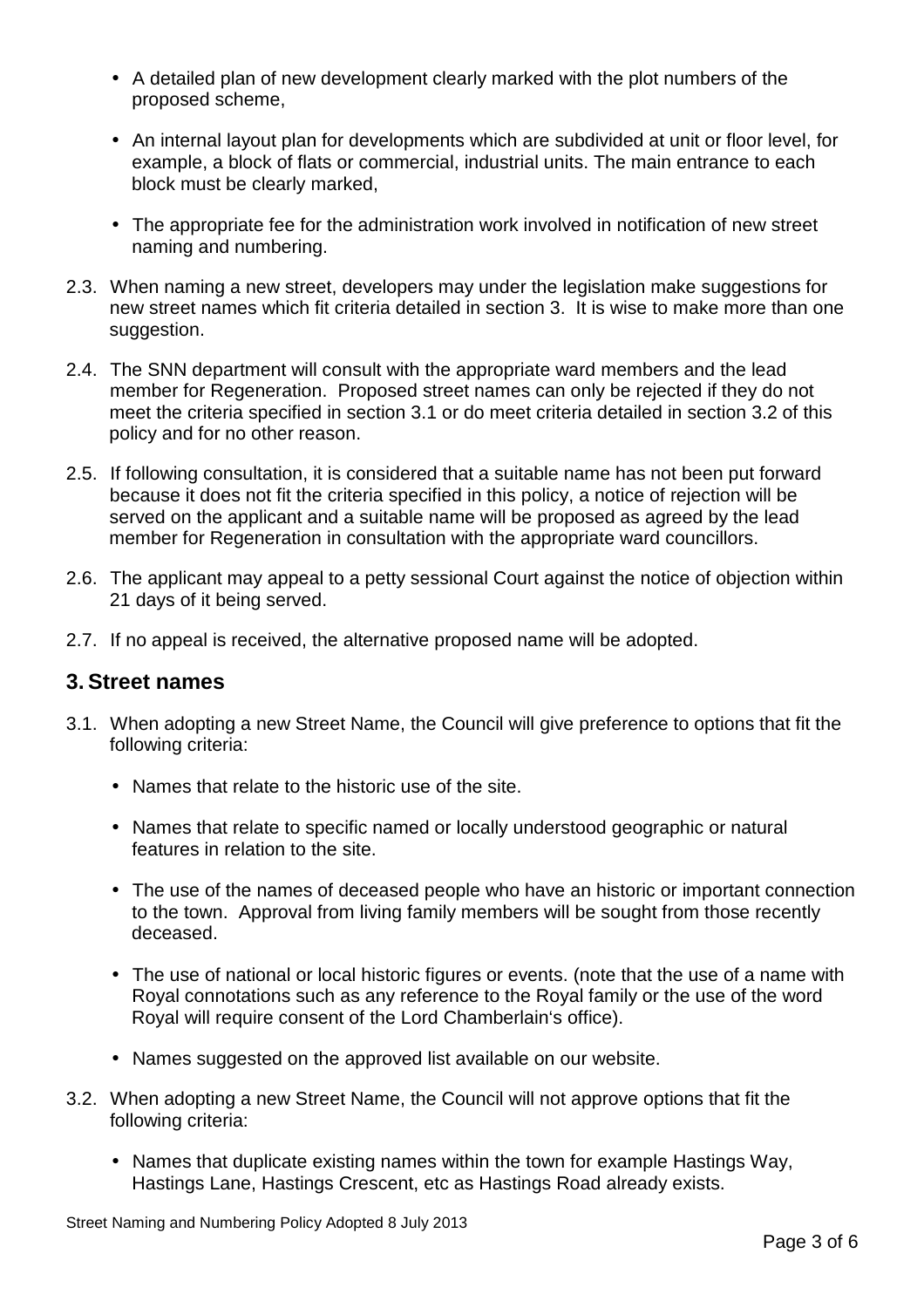- Names that sound phonetically similar to existing street names within the town
- Names which include numbers that can cause confusion, for example, 20 Seven Foot Lane sounds the same as 27 Foot Lane.
- The name of a living person unless their recognition is of high importance to the Borough and their permission has been sought.
- The use of names and their combination with numbers that could be considered rude, obscene, or racist or which would contravene any aspect of the council's equal opportunities policies.
- The use of names that can cause spelling or pronunciation problems.
- The use of names which would lead to variations in the use of punctuation as these can cause confusion or result in early demands for a change of address from occupiers
- 3.3. Terminal words for new streets should be carefully considered. General terms such as Road, Street, Avenue, Drive, Lane, Place, Gardens and Way can be used for most streets However other names should be used only in specific circumstances for example:
	- Crescent for a crescent shaped road only
	- Close for a cul-de-sac only
	- Square for a square only
	- Hill –for a street that is a hill only
	- Terrace for a terrace of houses but should not be used as a subsidiary name within another road
	- Mews officially a term for converted stables in a courtyard or lane but would be considered acceptable for most small terraced developments
	- Walk and Path for footpaths

## **4. Property numbering**

- 4.1. New streets will be numbered with even numbers on the right side of the road when entering the street and odd numbers on the left.
- 4.2. Where a cul-de-sac is developed with no scope for further development, numbering will be consecutive.
- 4.3. If a new development forms part of an existing street, it will be numbered sequentially into an existing numbering system. If the development is an infill site and there are no spare numbers within the sequence, then letters will be used as part of the address (i.e. 10A, 10B etc.). Naming infill properties rather than numbering then will not be approved.
- 4.4. If a new development is in a street where existing properties are not numbered, the properties must have names attached to them. It is up to the developers or new occupiers to suggest names for consideration. The use of names that could be considered rude,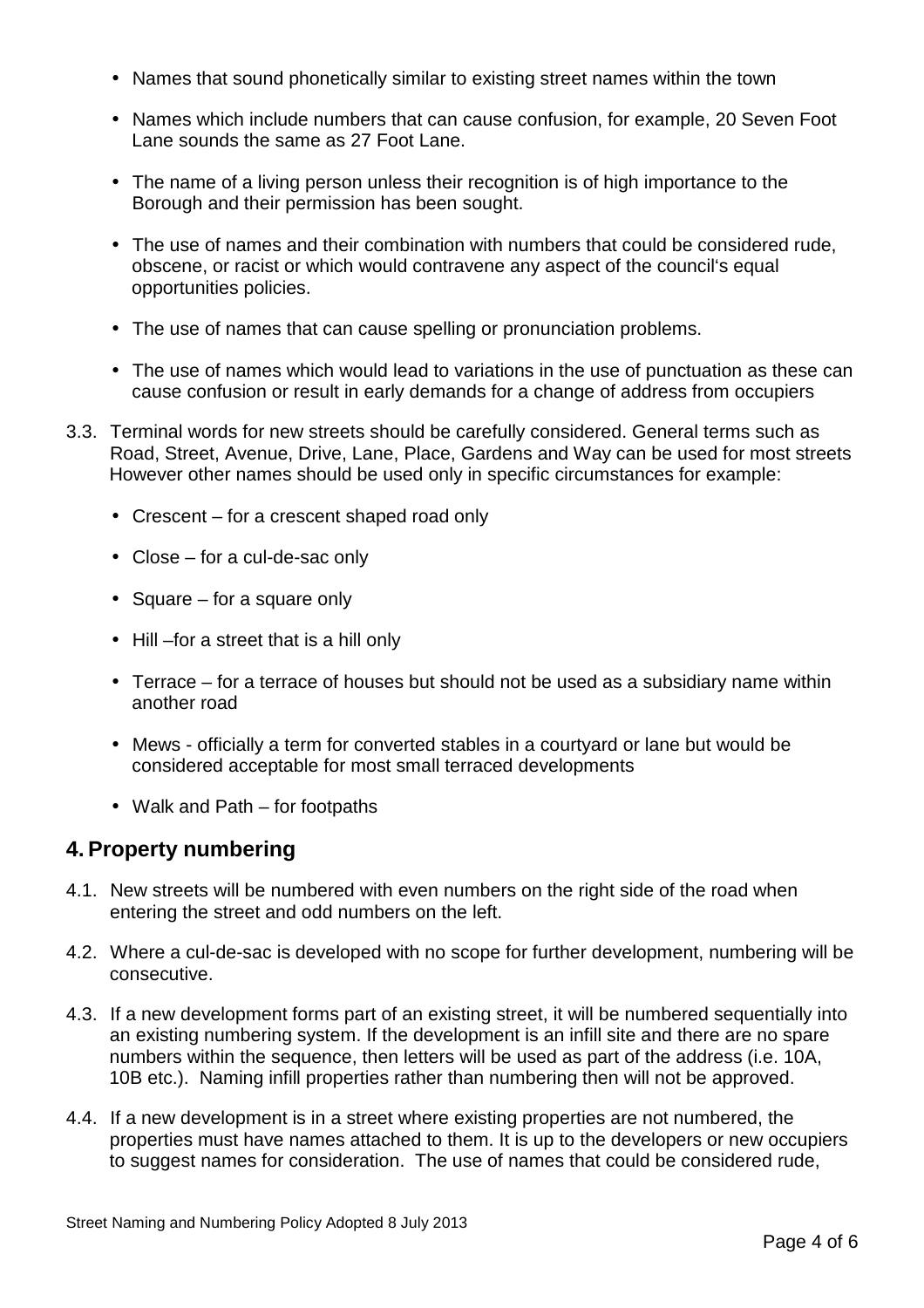obscene, or racist or which would contravene any aspect of the council's equal opportunities policies will not be accepted.

4.5. All numbers, including the number 13, must be used in the proper sequence. Applications to omit any number from a numbering sequence, for whatever reason, will be refused.

### **5. Changing an existing building name**

- 5.1. Where a building is known only as name and is not numbered, an application must be made on the Street Naming and Numbering form to change the name and the appropriate fee paid.
- 5.2. A search of the Local Land and Property Gazetteer will be made to ensure that the proposed name is not repeated in the same vicinity and that it would not be considered rude, obscene, or racist or would contravene any aspect of the council's equal opportunities policies before it can be accepted.

#### **6. Adding a name to numbered property**

6.1. Names may be added to numbered properties and no permission of the council is required to do this but the property will always remain numbered and this number must always be clearly displayed.

#### **7. Confirmation of a postal address**

7.1. Often properties are not recognised on other address databases such as Royal Mail, Internet Service Providers, utility suppliers etc. Upon payment of a fee, the Council will provide an address confirmation service. However, it should be noted that we do not know where the organisation the customer is dealing with may purchase their address data and that this may not always solve their addressing problem.

## **8. Signage**

- 8.1. The developer is responsible for all new street signage and the numbering of property within that street. Details of the design of street name plates, location etc will be given to the developer when a street name approval is given.
- 8.2. It is not lawful to set up in any street an inscription of the name until the expiration of one month after notice of the proposed name has been sent to the Council and where the urban authority have objected to the proposed name, unless and until such objection has been withdrawn by the urban authority or overruled on appeal.
- 8.3. The Council will become responsible for the maintenance and potential replacement of street name plates in adopted streets only.
- 8.4. All properties must be clearly marked with their official number or name. The Council has powers under the Towns Improvement Clauses Act 1847 to enforce this if necessary.

#### **9. Fees**

- 9.1. The Council may not charge to name a street as this is statutory function, however we may charge for discretionary services such as:
	- Naming and Numbering new properties (including conversions).